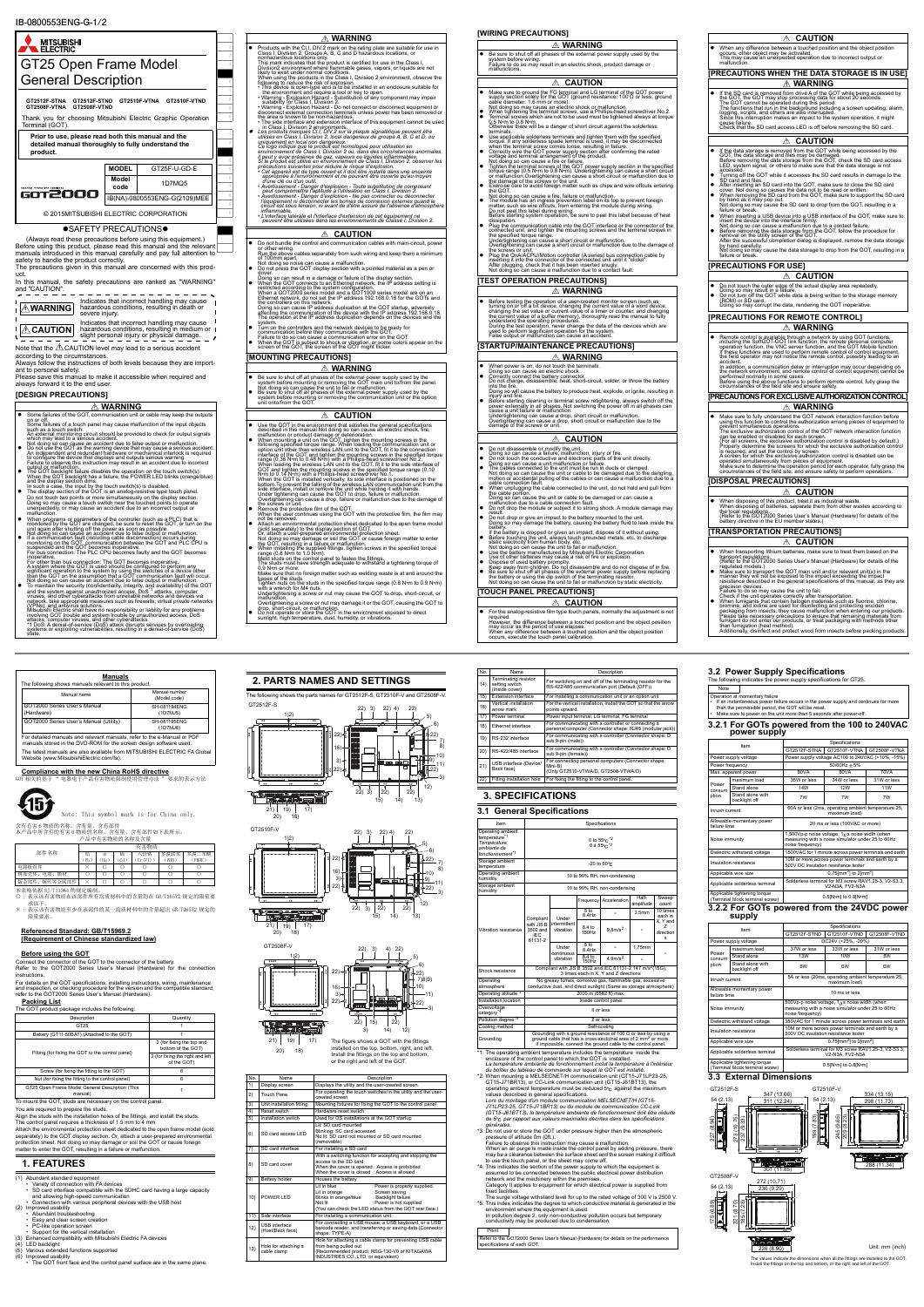#### **4. EMC AND LOW VOLTAGE DIRECTIVE**

For electromagnetic compatibility (EMC) and <mark>e</mark><br>established in each country, standards are established in each country.<br>Especially, for the products to be sold in European countries,<br>conformance to the EMC Directive, which is one of the European<br>Directives, has been mandatory as the EMC standards s addition, conformance to the Low Voltage Directive, another European Directive, has also been mandatory as the electrical safety standards since 1997

In European countries, if a product meets the requirements of the EMC<br>Directive or the Low Voltage Directive, the product's manufacturer must<br>declare conformity of the product and affix the CE mark to the product. In<br>some

The authorized representative in the EU and the UK is shown below.<br>
Name : Mitsubishi Electric Europe BV<br>
Address :Mitsubishi-Electric-Platz 1, 40882 Ratingen, Germany<br>
This section describes the EMC Directive and Low Volt For the EMC Directive, regulatory compliance with equivalent EMC<br>standards are required for example in the UK and Korea. For the Low<br>Voltage Directive, regulatory compliance with equivalent electrical safety<br>standards are

#### **4.1 Requirements to Meet EMC Directive**

EMC Directives are those which require "any strong electromagnetic<br>force is not output to the external.:Emission (electromagnetic<br>interference)" and "It is not influenced by the electromagnetic wave from the external.: Immunity (electromagnetic sensitivity)".<br>Item[s4.1.1](#page-1-0) through[4.1.3](#page-1-1) summarize the precautions to use GOT and<br>configure the mechanical unit in order to match the EMC directives.<br>Though the data described herein basis of the requirement items and standards of the restrictions gathered by Mitsubishi Electric, they do not completely guaranteed that all mechanical unit manufactured according to the data do not always modulation com-

The GOT is an open type device (device installed to another device) and must be installed in a conductive control panel. It not only assure the safety but also has a large effect to shut down the

- (b) When fixing a top or bottom plate of the control panel with bolts, do not coat the plate and bolt surfaces so that they will come into contact.
- And connect the door and box using a thick grounding cable in order to ensure the low impedance under high frequency.
- (c) When using an inner plate to ensure electric conductivity with the control panel, do not coat the fixing bolt area of the inner plate and control panel to ensure conductivity in the largest area as
- possible. (d) Ground the control panel using a thick grounding cable in order to
- ensure the low impedance under high frequency. (e) The diameter of cable holes in the control panel must be 10cm (3.94in.). In order to reduce the chance of radio waves leaking out, ensure that the space between the control panel and its doo

### <span id="page-1-0"></span>**4.1.1 EMC directive**

The standards of the EMC Directive are shown below.

(a) Provide a grounding point near the GOT. Short-circuit the LG and<br>FG terminals of the GOT (LG: line ground, FG: frame ground)<br>and ground them with the thickest and shortest wire possible<br>(The wire length must be 30cm (1 The LG and FG terminals function is to pass the noise generated

| Applied<br>standard | Test standard                                                      | Test details                                                                                      | Standard value                                                                                                                                                                                                                                                                                                  |
|---------------------|--------------------------------------------------------------------|---------------------------------------------------------------------------------------------------|-----------------------------------------------------------------------------------------------------------------------------------------------------------------------------------------------------------------------------------------------------------------------------------------------------------------|
|                     | CISPR16-2-3<br>Radiated noise <sup>*1</sup>                        | Electromagnetic<br>emissions from the<br>product are<br>measured.                                 | 30M-230MHz OP:<br>30dB <sub>tt</sub> V/m (30m in<br>measurement range) <sup>*2,*3</sup><br>230M-1000MHz OP:<br>37dB <sub>tt</sub> V/m(30m in<br>measurement range) <sup>*2,*3</sup>                                                                                                                             |
|                     | CISPR16-2-1<br>Conducted noise <sup>*1</sup>                       | Electromagnetic<br>emissions from the<br>product to the power<br>line is measured.                | 150k-500kHz QP: 79dB.<br>Mean: 66dB <sup>*2</sup><br>500k-30MHz QP: 73dB.<br>Mean: 60dB <sup>*2</sup>                                                                                                                                                                                                           |
|                     | IFC61000-4-2<br>Electrostatic<br>immunity <sup>*1</sup>            | Immunity test in<br>which static<br>electricity is applied<br>to the cabinet of the<br>equipment. | $\pm$ 4kV Contact discharge<br>$\pm$ 8kV Aerial discharge                                                                                                                                                                                                                                                       |
|                     | IFC61000-4-3<br>Radiated<br>electromagnetic<br>field AM modulation | Immunity test in<br>which field is<br>irradiated to the<br>product.                               | 80-1000MHz: 10V/m<br>1.4-2GHz:3V/m<br>2.0-2.7GHz: 1V/m<br>80%AM modulation@1kHz                                                                                                                                                                                                                                 |
| FN61131-2<br>.2007  | IFC61000-4-4<br><b>Fast transient burst</b><br>noise <sup>*1</sup> | Immunity test in<br>which burst noise is<br>applied to the power<br>line and signal lines.        | Power line: 2kV<br>Digital I/O: 1kV<br>Analog I/O: 1kV<br>Signal lines: 1kV                                                                                                                                                                                                                                     |
|                     | IFC61000-4-5<br>Surge immunity <sup>*1</sup>                       | Immunity test in<br>which lightening<br>surge is applied to<br>the product.                       | AC power type<br>Power line (between line and<br>ground): ±2kV<br>Power line (between lines)<br>$: +1kV$<br>Data communication port<br>$: +1kV$<br>DC power type<br>Power line (between line and<br>$ground$ : $\pm$ 0.5kV<br>Power line (between lines)<br>$\pm 0.5$ kV<br>Data communication port<br>$: +1kV$ |
|                     | IFC61000-4-6<br>Conducted RF<br>immunity*1                         | Immunity test in<br>which a noise<br>inducted on the<br>power and signal<br>lines is applied.     | Power line: 10V<br>Data communication port: 10V                                                                                                                                                                                                                                                                 |

# **4.1.2 Control panel**

power supply ranging from 50VAC to 1000V and 75VDC to 1500V to<br>satisfy necessary safety items.<br>In the Sections from [4.2.1](#page-1-2) to , cautions on installation and wiring of the<br>GOT to conform to the Low Voltage Directive requires requirements and standards of the Directive that we have collected. However, compatibility of the devices which are fabricated according to the contents of this manual to the above Directive is not guaranteed. Each manufacturer who fabricates such device should make the final judgement about the application method of the Low Voltage Directive and the product compatibility.

noise generated from GOT, on the control panel. (1) Control Panel

(a) The control panel must be conductive.

Installation category<br>Category II indicates a power supply whose voltage has been reduced<br>by two or more levels of isolating transformers from the public power distribution.

In order to prevent those who are unfamiliar with power facility, e.g., an operator, from getting a shock, make sure to take the following measures on the control panel. (a) Store the GOT within the control panel locked, and allow only

is small as possible. Paste the EMI gasket directly on the painted surface to seal the space so that the leak of electric wave can be suppressed. Our test has been carried out on a panel having the damping characteristics of 37dB max. and 30dB mean (measured by 3m

method with 30 to 300MHz). (2) Connection of power and ground wires

Ground and power supply wires for the GOT must be connected as described below.

in the PC system to the ground, so an impedance that is as low as possible must be ensured. As the wires are used to relieve the noise, the wire itself carries a large noise content and thus short wiring means that the wire is prevented from acting as an antenna. Note) A long conductor will become a more efficient antenna at

- high frequency.
- (b) The earth wire led from the earthing point must be twisted with the power supply wires. By twisting with the earthing wire, noise flowing from the power supply wires can be relieved to the earthing. However, if a filter is
- installed on the power supply wires, the wires and the earthing wire may not need to be twisted.

To mount the GOT on the control panel, studs are necessary. Align the studs with the installation holes of the fittings, and install the studs.<br>The fittings must be installed on the top and bottom, or the right and left of the GOT.<br>For GT2512F, you are recommended to install the fi GO<sub>T</sub>

#### <span id="page-1-1"></span>**4.1.3 Noise filter (power supply line filter)**

Model Fitting installation position (on the GOT) A BCDEF Panel thickness GT2512F-S Long side  $9(10.59)$ (+2(0.08), 0(0)) 214(8.43) (+2(0.08), 0(0)) 36(1.42) 1.5(0.06)to 4(0.16) Short side  $0(0.39)$   $35(1.38)$   $18(0.71)$   $44(1.73)$ GT2510F-V .ong si  $34(9.2)$ (+2(0.08), 0(0)) 187(7.36) (+2(0.08), 0(0))  $B(1.10)$  33(1.30) 32(1.26) 33(1.30 Short side of the GOT  $(0,0)$   $(0,0)$   $(0,0)$   $(0,0)$   $(0,0.39)$   $(51(2.01)$   $(14(0.55)$   $51(2.01)$ GT2508F-V ong si 94(7.64) (+2(0.08), 0(0)) 158(6.22) (+2(0.08), 0(0))  $14(0.55)$  32(1.26) 29(1.14) Short side of the GOT  $(0,0)$   $(0,0)$   $(0,0)$   $(0,0.39)$  32(1.26) 14(0.55) 47(1.85)

The noise filter (power supply line filter) is a device effective to reduce conducted noise. Except some models, installation of a noise filter onto the power supply lines is not necessary. However conducted noise can be reduced if it is installed. (The noise filter is generally effective for reducing conducted noise in the band of 10MHz or less.) Usage of the following filters is recommended.

| Applied<br>standard                                                             | Test standard                                                                   | Test details                                                                                                                                                         | Standard value                                                                                              |  |  |
|---------------------------------------------------------------------------------|---------------------------------------------------------------------------------|----------------------------------------------------------------------------------------------------------------------------------------------------------------------|-------------------------------------------------------------------------------------------------------------|--|--|
| FN61131-2<br>:2007                                                              | IEC61000-4-8<br>Power supply<br>frequency magnetic<br>field immunity            | Test for checking<br>normal operations<br>under the<br>circumstance<br>exposed to the<br>ferromagnetic field<br>noise of the power<br>supply frequency<br>(50/60Hz). | $30$ A/m                                                                                                    |  |  |
|                                                                                 | IEC61000-4-11<br>Instantaneous<br>power failure and<br>voltage dips<br>immunity | Test for checking<br>normal operations<br>at instantaneous<br>power failure.                                                                                         | AC power type<br>0.5 cycle 0% (interval 1 to 10s)<br>250/300 cycle 0%<br>10/12 cycle 40%<br>25/30 cycle 70% |  |  |
| 1: The GOT is an open type device (device installed to another device) and must |                                                                                 |                                                                                                                                                                      |                                                                                                             |  |  |

<sup>4</sup>1: The GOT is an open type device (device installed to another device) and must<br>le installed in a conductive control panel.<br>The above test items are conducted in the condition where the GOT is installed<br>on the conducti

(4) Measurements for the vertically-oriented GOT with fittings on its top and bottom B1 LB2

| Model name    | FN343-3/05       | FN660-6/06       | RSHN-2003 |
|---------------|------------------|------------------|-----------|
| Manufacturer  | <b>SCHAFFNER</b> | <b>SCHAFFNER</b> | TDK       |
| Rated current | 3A               | 6A               | 3A        |
| Rated voltage |                  | 250V             |           |

The precautions required when installing a noise filter are described

ents for the vertically-oriented GOT with fittings on its right and left

below. (1) Do not install the input and output cables of the noise filter together to prevent the output side noise will be inducted into the input side cable where noise has been eliminated by the noise filer.

Filter

↓

#### **4.2 Requirements for Compliance with the Low Voltage Directive**

The Low Voltage Directive requires each device which operates with

#### <span id="page-1-2"></span>**4.2.1 Standard subject to GOT**

**4.2.2 Power supply**

The insulation specification of the GOT was designed assuming installation category II. Be sure to use the installation category II power supply to the GOT.

The installation category indicates the durability level against surge voltage generated by lightning strike. Category I has the lowest durability; category IV has the highest

durability

(2) Connect the noise filter's ground terminal to the control panel with the shortest cable as possible (approx. 10cm (3.94 in.) or less). • Installing the input and output cables together will cause noise induction. • Separate the input cable from the output cable.

#### **4.2.3 Control panel**

Because the GOT is open type equipment (device designed to be stored within another device), be sure to use it only when installed in a control panel.

(1) Shock Protection

those who are familiar with power facility to unlock the panel. (b) Build the structure in order that the power supply will be shut off when the control panel is opened. (2) Dustproof and waterproof features

The control panel also provides protection from dust, water and other substances. Insufficient ingression protection may lower the<br>insulation withstand voltage, resulting in insulation destruction.<br>The insulation in the GOT is designed to cope with the pollution<br>level 2, so use in an e Pollution level 1: An environment where the air is dry and conductive

Model | A1 | A2 | A3 | C1 | C2 | C3 | D1 | D2

Standard applied to GOT : EN61131-2 Programmable controllers - Equipment requirements and tests

dust does not exist.



**Display** section

Pan

GOT

Back of the control panel Back of the control panel

Output side (device side)

Input side (power supply side)



#### **4.2.4 Grounding**

The following are applicable ground terminals. Use them in the grounded

state. Be sure to ground the GOT for ensuring the safety and complying with the EMC Directive.

Functional grounding  $\mathrel{\bot}$ : Improves the noise resistance.

#### **4.2.5 External wiring**

(1) External devices When a device with a hazardous voltage circuit is externally connected to the GOT, select a model which complies with the Low Voltage Directive's requirements for isolation between the primary and secondary circuits. (2) Insulation requirements

Dielectric withstand voltages are shown in the following table. Reinforced Insulation Withstand Voltage (Installation Category II, source : IEC664)

#### **5. INSTALLATION**

## **5.1 Control Panel Inside Dimensions for Mounting GOT**

Install the GOT on the control panel out of the way for the equipment inside the control panel. Do not install the GOT and the unit in prohibited areas for the installation.

#### **5.2 Panel Cutting Dimensions**

Open an installation hole on the control panel with the dimensions as shown b

Pollution level 2: An environment where conductive dust does not usually exist, but occasional temporary conductivity occurs due to the accumulated dust. Generally, this is the level for inside the control panel equivalent a control room or on the floor of a typical factory. Pollution level 3: An environment where conductive dust exits and conductivity may be generated due to the accumulated dust. An environment for a typical factory floor. Pollution level 4: Continuous conductivity may occur due to rain, snow, etc. An outdoor environment.

| Rated voltage of hazardous<br>voltage area | Surge withstand voltage $(1.2/50U s)$ |
|--------------------------------------------|---------------------------------------|
| 150 VAC or below                           | 2500V                                 |
| 300 VAC or below                           | 4000V                                 |
|                                            |                                       |





\*1: This value is for use of the coaxial cable 3C-2V (JIS C 3501).<br>For specifications of the cable, refer to the GOT2000 Series Connection Manual<br>for a controller used.<br>\*2: This value differs depending on the cable used.<br>\*

Unit : mm(inch)

The C to F dimensions show the measurements for installing fittings on the control panel. Additionally, install studs on the control panel.

For information on how to install studs, refer to the following.

#### **5.3 Stud**

**5.3.1 Stud specifications**

Use the studs that satisfy the following specifications

Diameter | Length

M4 10 mm (0.39 inch) or more

 The studs on the control panel must have strength adequate to withstand a tight-ening torque of 0.9 N•m or more. Make sure that no foreign matter such as welding waste is at and around the bases of the studs.

tuds.<br>nuts on the studs in the specified torque range (0.8 N•m to 0.9 N•m) with a ware made of

#### **5.3.2 Distance between studs**

(2) Measurements for the horizontally-oriented GOT with fittings on its top and bottom

|           |                                 |                                   |                |                                  |                                        | Unit: $mm(inch)$ |
|-----------|---------------------------------|-----------------------------------|----------------|----------------------------------|----------------------------------------|------------------|
| Model     |                                 | X1                                | X <sub>2</sub> |                                  | Υ1                                     | Y2               |
| GT2512F-S | 214(8.43)<br>$(+2(0.08), 0(0))$ | 103(4.06)<br>$(+2(0.08), 0(0))$   | 111(4.37)      | 269(10.59)<br>$(+2(0.08), 0(0))$ | 134.5(5.30)<br>$(+1(0.04), 0(0))$<br>Ш | 134.5(5.30)      |
| GT2510F-V | 187(7.36)<br>$(+2(0.08), 0(0))$ | 89.5(3.52)<br>$(+1(0.04), 0(0))$  | 97.5(3.84)     | 234(9.21)<br>$(+2(0.08), 0(0))$  | 117(4.61)<br>$(+1(0.04), 0(0))$        | 117(4.61)        |
| GT2508F-V | 158(6.22)<br>$(+2(0.08), 0(0))$ | 75.25(2.96)<br>$(+1(0.04), 0(0))$ | 82.75(3.26)    | 194(7.64)<br>$(+2(0.08), 0(0))$  | 97.5(3.84)<br>$(+1(0.04), 0(0))$       | 96.5(3.80)       |



Back of the control panel





Unit : mm(inch)

(3) Measurements for the horizontally-oriented GOT with fittings on its right and left

| Model     | A <sub>1</sub> | A <sub>2</sub>                                                                                                               | A <sub>3</sub> | C <sub>1</sub>              | C <sub>2</sub>                            | C <sub>3</sub> | D <sub>1</sub>                                         | D <sub>2</sub> |
|-----------|----------------|------------------------------------------------------------------------------------------------------------------------------|----------------|-----------------------------|-------------------------------------------|----------------|--------------------------------------------------------|----------------|
| GT2512F-S | 98(3.86)       | 113(4.45)<br>$0.15(0.006)$ $0.15(0.006)$ $0.15(0.006)$ $0.15(0.006)$ $0.15(0.006)$ $0.15(0.006)$ $0.15(0.006)$ $0.15(0.006)$ | 7.5(0.30)      | 98(3.86)                    | 113(4.45)                                 | 7.5(0.30)      | 128.5(5.06) 132.5(5.22)                                |                |
| GT2510F-V |                | 105.5(4.15) 105.5(4.15)<br>$0.15(0.006)$ $0.15(0.006)$                                                                       | 0(0)           | $0.15(0.006)$ $0.15(0.006)$ | 105.5(4.15) 105.5(4.15)                   | 0(0)           | 114.5(4.51) 118.5(4.67)<br>$0.15(0.006)$ $0.15(0.006)$ |                |
| GT2508F-V | 64.5(2.54)     | 74.5(2.93)<br>$0.15(0.006)$ $0.15(0.006)$                                                                                    | ۰              | 64.5(2.54)                  | 74.5(2.93)<br>$0.15(0.006)$ $0.15(0.006)$ |                | 104.5(4.11) 104.5(4.11)<br>$0.15(0.006)$ $0.15(0.006)$ |                |

Unit : mm(inch) Model B1 B2 C4 C5 D3 D4 GT2512F-S 0.15(0.006)  $79.5(3.13)$ ± 0.15(0.006) 160(6.30)± 0.15(0.006) 175(6.89)± 0.15(0.006)  $75.5(2.97)$ ± 0.15(0.006) 79.5(3.13)± 0.15(0.006)  $GT2510F-\sqrt{25}$ 0.15(0.006) 58(2.28)± 0.15(0.006) 161(6.34)± 0.15(0.006) 161(6.34)± 0.15(0.006) 58(2.28)± 0.15(0.006) 58(2.28)± 0.15(0.006) GT2508F-V 0.15(0.006) 58(2.28)± 0.15(0.006) 126(4.96)± 0.15(0.006)  $134(5.28) \pm$ 0.15(0.006) 58(2.28)± 0.15(0.006) 58(2.28)± 0.15(0.006)

|           |                |                |                |                 |                | Unit: mm(inch) |
|-----------|----------------|----------------|----------------|-----------------|----------------|----------------|
| Model     | <b>B1</b>      | <b>B2</b>      | C <sub>4</sub> | C <sub>5</sub>  | D <sub>3</sub> | D <sub>4</sub> |
| GT2512F-S | 75.5(2.97)±    | 79.5(3.13)±    | 160(6.30)±     | 175(6.89)±      | 75.5(2.97)±    | 79.5(3.13)±    |
|           | 0.15(0.006)    | 0.15(0.006)    | 0.15(0.006)    | 0.15(0.006)     | 0.15(0.006)    | 0.15(0.006)    |
| GT2510F-V | $58(2.28) \pm$ | $58(2.28) \pm$ | 161(6.34)±     | $161(6.34) \pm$ | $58(2.28) \pm$ | $58(2.28) \pm$ |
|           | 0.15(0.006)    | 0.15(0.006)    | 0.15(0.006)    | 0.15(0.006)     | 0.15(0.006)    | 0.15(0.006)    |
| GT2508F-V | $58(2.28) \pm$ | $58(2.28) \pm$ | 126(4.96)±     | $134(5.28) \pm$ | 58(2.28)±      | $58(2.28) \pm$ |
|           | 0.15(0.006)    | 0.15(0.006)    | 0.15(0.006)    | 0.15(0.006)     | 0.15(0.006)    | 0.15(0.006)    |

B1 B2





panel opening



Screen center



Unit : mm(inch)

For the lead-in allowance for cables at the bottom of the GOT, refer to the GOT2000 Series User's Manual (Hardware) . For the vertical installation, install the GOT so that the vertical installation

arrow printed on the GOT rear face points upward.

According to the dimensions in the following table, leave clearances between the GOT and the other devices. The values enclosed in square brackets apply to the case where no other equipment generating radiated noise (such as a contactor) or heat is installed near the GOT. However, keep the ambient temperature of the GOT



to 55°C or lower.

Unit: mm(inch)

GT2512F-S

98(3.86) ± 0.15(0.006)

113(4.45) ± 0.15(0.006)

7.5(0.30) ± 0.15(0.006)

98(3.86) ± 0.15(0.006)

113(4.45) ± 0.15(0.006)

7.5(0.30) ± 0.15(0.006) 128.5(5.06) ± 0.15(0.006) 132.5(5.22) ± 0.15(0.006)

GT2510F-V

105.5(4.15) ± 0.15(0.006) 105.5(4.15) ± 0.15(0.006)

0(0)

105.5(4.15) ± 0.15(0.006) 105.5(4.15) ± 0.15(0.006)

0(0)

114.5(4.51) ± 0.15(0.006) 118.5(4.67) ± 0.15(0.006)

GT2508F-V

64.5(2.54) ±

74.5(2.93) ±

64.5(2.54) ±

74.5(2.93) ±

-

104.5(4.11) ±

104.5(4.11) ± 0.15(0.006)

|       | Item                                                    | GT2512F-S                           | GT2510F-V                          | GT2508F-V      |  |  |
|-------|---------------------------------------------------------|-------------------------------------|------------------------------------|----------------|--|--|
|       |                                                         | 58(2.28) or                         |                                    |                |  |  |
|       | GOT only                                                |                                     | 58(2.28) or more                   | more           |  |  |
|       |                                                         |                                     | $[28(1.10)$ or more]               | $[39(1.54)$ or |  |  |
|       |                                                         |                                     |                                    | morel          |  |  |
|       | Ethernet communication unit is                          | 58(2.28) or more[28(1.10) or more]  |                                    |                |  |  |
|       | fitted                                                  |                                     |                                    |                |  |  |
|       |                                                         |                                     |                                    | $33(1.30)$ or  |  |  |
|       | Bus connection unit is fitted                           |                                     | 58(2.28) or more                   | more           |  |  |
|       |                                                         |                                     | $[28(1.10)$ or more]               | $[39(1.54)$ or |  |  |
|       |                                                         |                                     |                                    | morel          |  |  |
|       | Serial connection unit is fitted                        |                                     | 58(2.28) or more[28(1.10)          | or more]       |  |  |
|       | CC-I ink communication unit<br>(GT15-J61BT13) fitted    |                                     | 58(2.28) or more[28(1.10) or more] |                |  |  |
| A     |                                                         | 58(2.28) or                         | 58(2.28) or                        |                |  |  |
|       | MELSECNET/H communica-                                  | more                                | more                               | 77(3.03) or    |  |  |
|       | tion unit (coaxial) fitted <sup>*1</sup>                | [48(1.89) or                        | $[55(2.17)$ or                     | more           |  |  |
|       |                                                         | morel                               | morel                              |                |  |  |
|       | MELSECNET/H communication                               |                                     | 58(2.28) or more[28(1.10) or more] |                |  |  |
|       | unit(optical) fitted <sup>*2</sup>                      |                                     |                                    |                |  |  |
|       | CC-Link IF Controller Network                           | 58(2.28) or more[28(1.10) or more]  |                                    |                |  |  |
|       | communication unit fitted                               |                                     |                                    |                |  |  |
|       | CC-Link IE Field Network com-<br>munication unit fitted | 58(2.28) or more[28(1.10) or more]  |                                    |                |  |  |
|       | Printer unit fitted                                     | 58(2.28) or more[28(1.10) or more]  |                                    |                |  |  |
|       | External I/O unit fitted                                | 58(2.28) or more[28(1.10) or more]  |                                    |                |  |  |
|       | Sound output unit fitted                                |                                     | 58(2.28) or more[28(1.10) or more] |                |  |  |
|       |                                                         |                                     | Horizontal: 88(3.46) or more       |                |  |  |
| B     |                                                         |                                     | [28(1.10) or more]                 |                |  |  |
|       |                                                         | Vertical: 58(2.28) or more          |                                    |                |  |  |
|       |                                                         |                                     | [28(1.10) or more]                 |                |  |  |
|       | When the SD card is used                                |                                     | 58(2.28)or more                    | 58(2.28)or     |  |  |
| Ċ     |                                                         |                                     | [28(1.10) or more]                 | more           |  |  |
|       | When the SD card is not used                            | 58(2.28) or more[28(1.10) or more]  |                                    |                |  |  |
|       |                                                         |                                     | Horizontal: 58(2.28) or more       |                |  |  |
| D     |                                                         | [28(1.10) or more]                  |                                    |                |  |  |
|       |                                                         | Vertical: 88(3.46) or more          |                                    |                |  |  |
|       |                                                         | [28(1.10) or more]                  |                                    |                |  |  |
| $F^3$ |                                                         | 100(3.94) or more[20(0.79) or more] |                                    |                |  |  |



1.5 to 4mm (0.06 to 0.16 inch)

**5.5 Control Panel Inside Temperature and** 

**Installation Angle**

Installing the GOT horizontally

When installing the GOT to a panel, set the display section as shown below.Using the GOT with the installation angle other than the following deteriorates the GOT earlier.

When installing the GOT with the installation angle between 60 to 105 °, the temperature inside the control panel must be within 55 °C. When installing the GOT with the installation angle other than between 60 to 105 °, the temperature inside the control panel must be

within 40 °C. Installing the GOT vertically

When the GOT is installed a 90° angle, the control panel inside temperature must be within 55°C. When the GOT is installed at any angle other than 90°, the control panel inside temperature must be

> **Display** section <sub>GOT</sub>

 $P<sub>i</sub>$ 

within 40°C.

**5.6 Installing the GOT**

To fasten the fittings on the control panel, studs are neccessary. 1) Install the supplied fittings on the GOT with screws. 2) Align the installation holes of the fittings with the studs, and insert

the studs in the holes.

For details on the GOT installing instructions, refer to the GOT2000

Vertica

Series User's Manual (Hardware).

105°

60°

90°